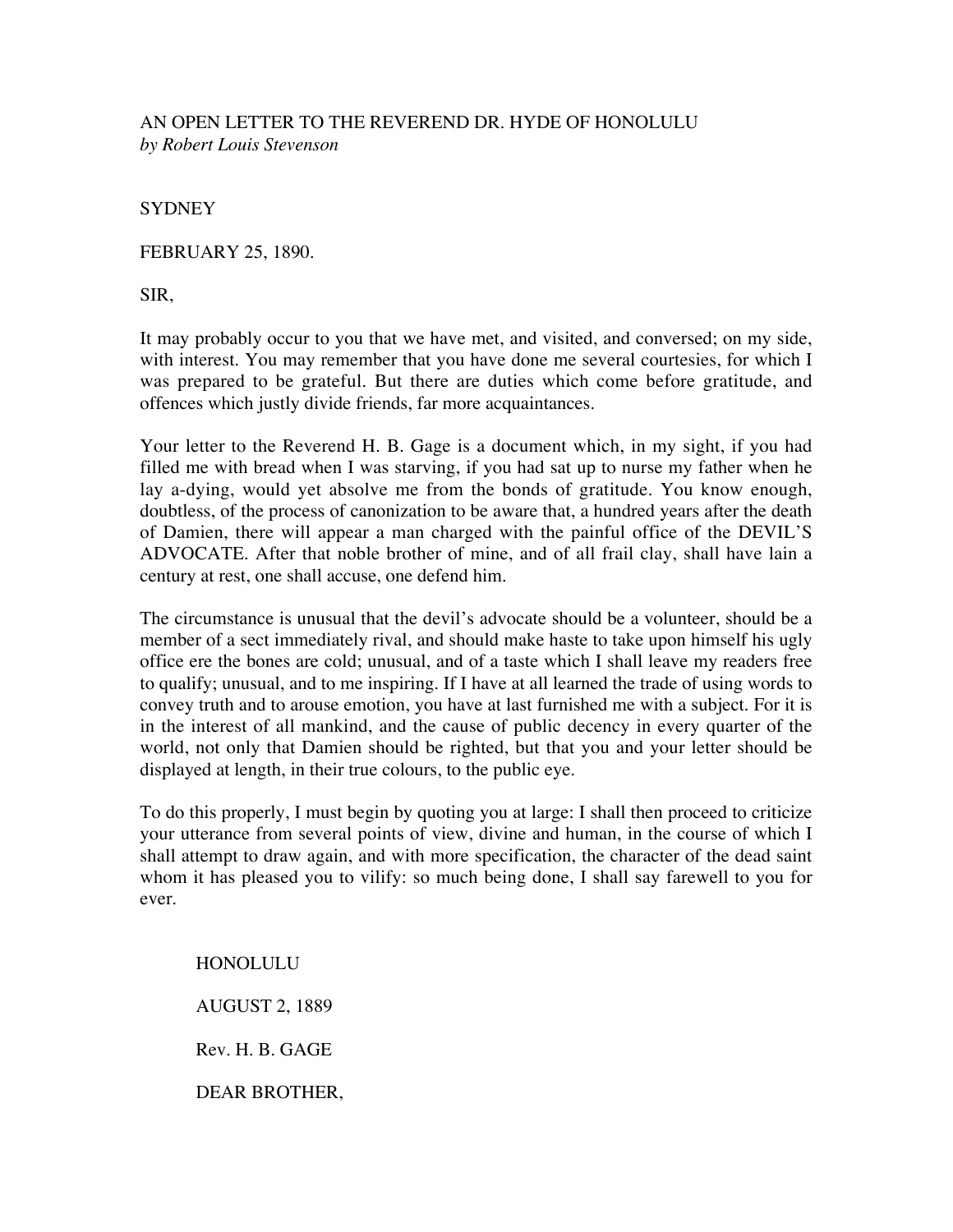In answer to your inquiries about Father Damien, I can only reply that we who knew the man are surprised at the extravagant newspaper laudations, as if he was a most saintly philanthropist. The simple truth is, he was a coarse, dirty man, headstrong and bigoted. He was not sent to Molokai, but went there without orders; did not stay at the leper settlement (before he became one himself), but circulated freely over the whole island (less than half the island is devoted to the lepers), and he came often to

Honolulu. He had no hand in the reforms and improvements inaugurated, which were the works of our Board of Health, as occasion required and means were provided. He was not a pure man in his relations with women, and the leprosy of which he died should be attributed to his vices and carelessness. Others have done much for the lepers, our own ministers, the government physicians, and so forth, but never with the Catholic idea of meriting eternal life. - Yours, etc.,

'C. M. HYDE.' (1)

To deal fitly with a letter so extraordinary, I must draw at the outset on my private knowledge of the signatory and his sect. It may offend others; scarcely you, who have been so busy to collect, so bold to publish, gossip on your rivals. And this is perhaps the moment when I may best explain to you the character of what you are to read: I conceive you as a man quite beyond and below the reticence of civility: with what measure you mete, with that shall it be measured you again; with you, at last, I rejoice to feel the button off the foil and to plunge home. And if in aught that I shall say I should offend others, your colleagues, whom I respect and remember with affection, I can but offer them my regret; I am not free, I am inspired by the consideration of interests far more large; and such pain as can be inflicted by anything from me must be indeed trifling when compared with the pain with which they read your letter. It is not the hangman, but the criminal, that brings dishonour on the house.

You belong, sir, to a sect - I believe my sect, and that in which my ancestors laboured which has enjoyed, and partly failed to utilize, an exceptional advantage in the islands of Hawaii. The first missionaries came; they found the land already self-purged of its old and bloody faith; they were embraced, almost on their arrival, with enthusiasm; what troubles they supported came far more from whites than from Hawaiians; and to these last they stood (in a rough figure) in the shoes of God. This is not the place to enter into the degree or causes of their failure, such as it is.

One element alone is pertinent, and must here be plainly dealt with. In the course of their evangelical calling, they - or too many of them - grew rich. It may be news to you that the houses of missionaries are a cause of mocking on the streets of Honolulu. It will at least be news to you, that when I returned your civil visit, the driver of my cab commented on the size, the taste, and the comfort of your home. It would have been news certainly to myself, had any one told me that afternoon that I should live to drag such matter into print. But you see, sir, how you degrade better men to your own level; and it is needful that those who are to judge betwixt you and me, betwixt Damien and the devil's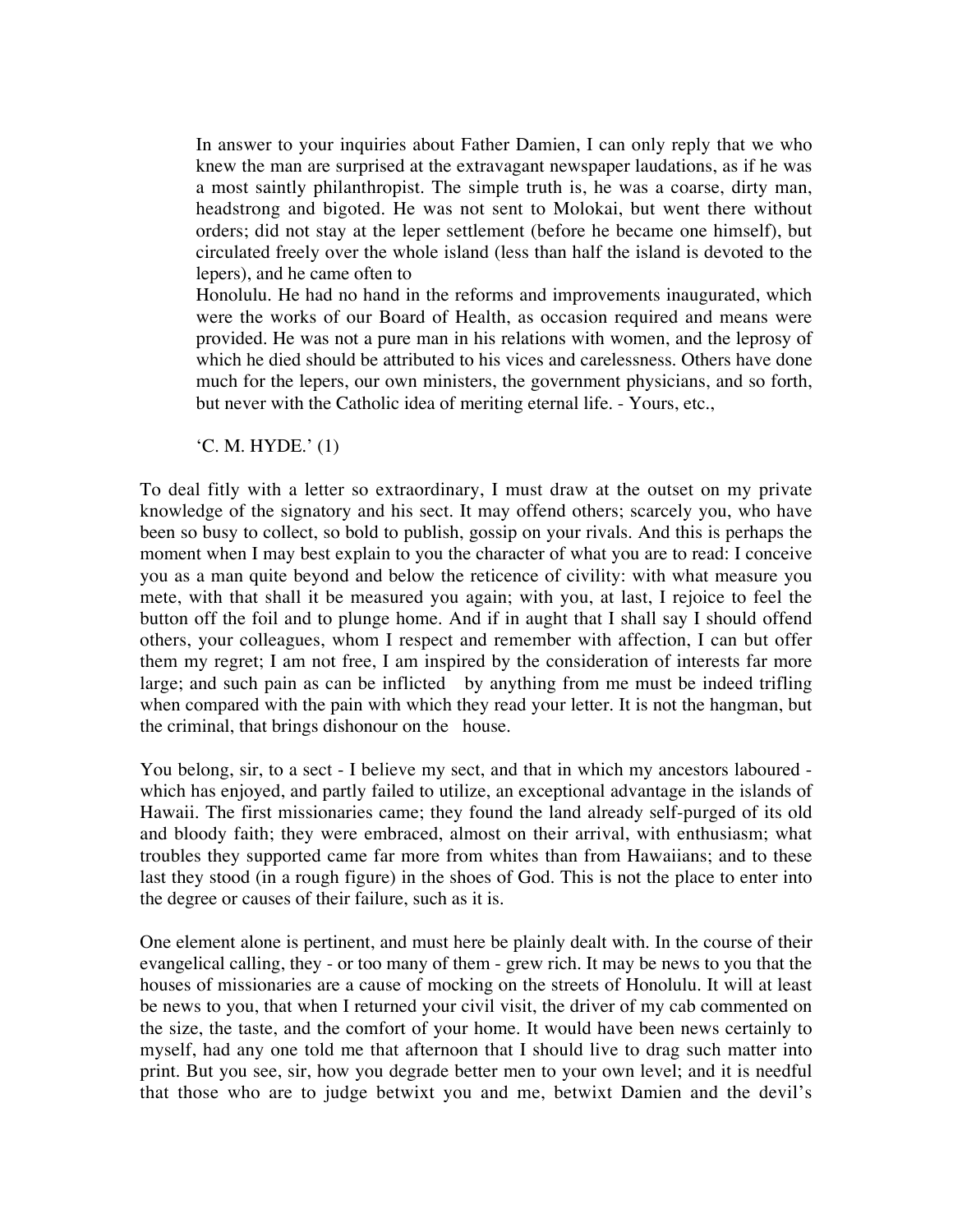advocate, should understand your letter to have been penned in a house which could raise, and that very justly, the envy and the comments of the passers-by.

I think (to employ a phrase of yours which I admire) it 'should be attributed' to you that you have never visited the scene of Damien's life and death. If you had, and had recalled it, and looked about your pleasant rooms, even your pen perhaps would have been stayed.

Your sect (and remember, as far as any sect avows me, it is mine) has not done ill in a worldly sense in the Hawaiian Kingdom. When calamity befell their innocent parishioners, when leprosy descended and took root in the Eight Islands, a QUID PRO QUO was to be looked for. To that prosperous mission, and to you, as one of its adornments, God had sent at last an opportunity. I know I am touching here upon a nerve acutely sensitive. I know that others of your colleagues look back on the inertia of your Church, and the intrusive and decisive heroism of Damien, with something almost to be called remorse. I am sure it is so with yourself; I am persuaded your letter was inspired by certain envy, not essentially ignoble, and the one human trait to be espied in that performance.

You were thinking of the lost chance, the past day; of that which should have been conceived and was not; of the service due and not rendered. Time was, said the voice in your ear, in your pleasant room, as you sat raging and writing; and if the words written were base beyond parallel, the rage, I am happy to repeat - it is the only compliment I shall pay you - the rage was almost virtuous.

But, sir, when we have failed, and another has succeeded; when we have stood by, and another has stepped in; when we sit and grow bulky in our charming mansions, and a plain, uncouth peasant steps into the battle, under the eyes of God, and succours the afflicted, and consoles the dying, and is himself afflicted in his turn, and dies upon the field of honour - the battle cannot be retrieved as your unhappy irritation has suggested. It is a lost battle, and lost forever.

One thing remained to you in your defeat - some rags of common honour; and these you have made haste to cast away. Common honour; not the honour of having done anything right, but the honour of not having done aught conspicuously foul; the honour of the inert: that was what remained to you. We are not all expected to be Damiens; a man may conceive his duty more narrowly, he may love his comforts better; and none will cast a stone at him for that. But will a gentleman of your reverend profession allow me an example from the fields of gallantry? When two gentlemen compete for the favour of a lady, and the one succeeds and the other is rejected, and (as will sometimes happen) matter damaging to the successful rival's credit reaches the ear of the defeated, it is held by plain men of no pretensions that his mouth is, in the circumstance, almost necessarily closed.

Your Church and Damien's were in Hawaii upon a rivalry to do well: to help, to edify, to set divine examples. You having (in one huge instance) failed, and Damien succeeded, I marvel it should not have occurred to you that you were doomed to silence; that when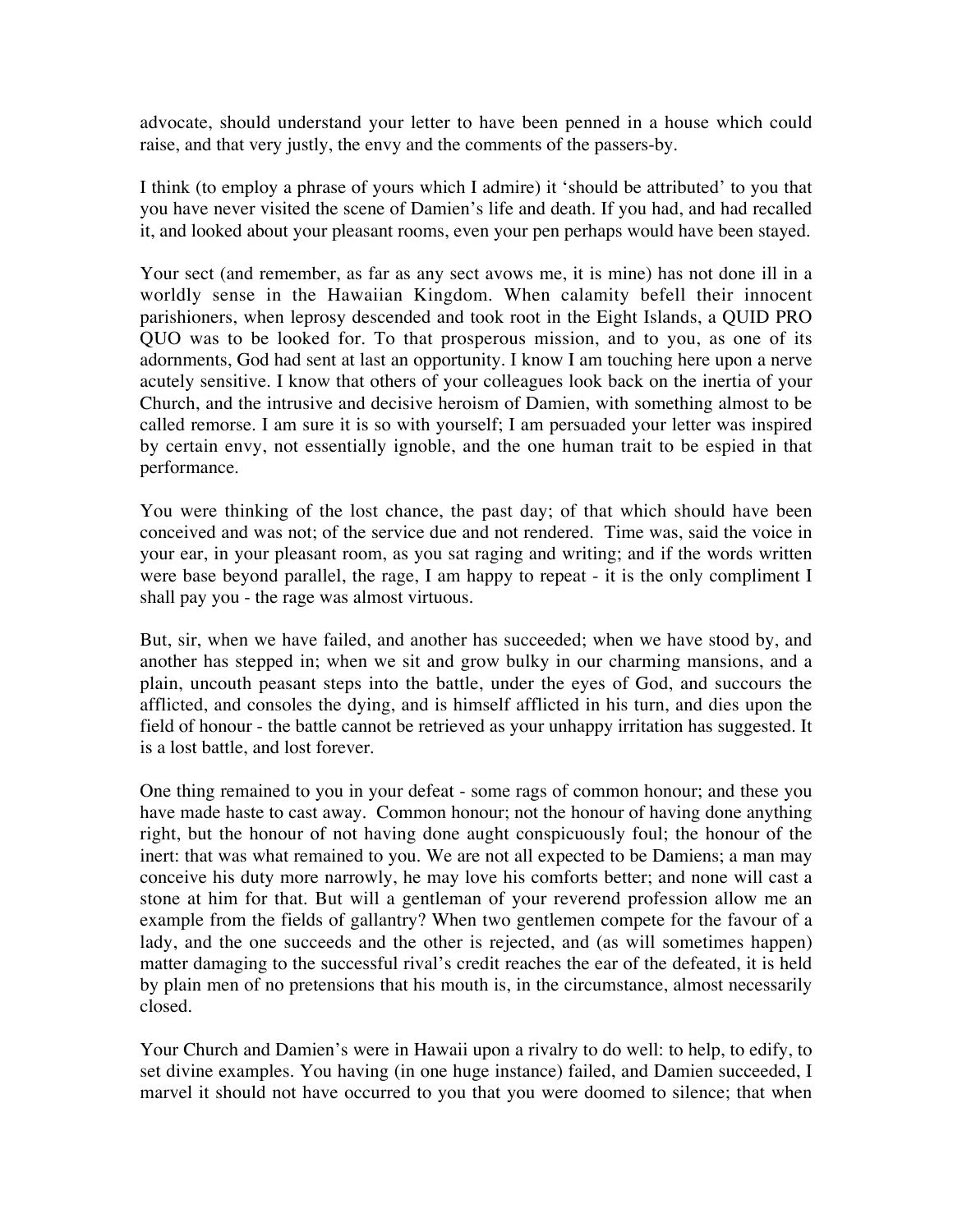you had been outstripped in that high rivalry, and sat inglorious in the midst of your wellbeing, in your pleasant room - and Damien, crowned with glories and horrors, toiled and rotted in that pigsty of his under the cliffs of Kalawao - you, the elect who would not, were the last man on earth to collect and propagate gossip on the volunteer who would and did.

I think I see you - for I try to see you in the flesh as I write these sentences - I think I see you leap at the word pigsty, a hyperbolical expression at the best. 'He had no hand in the reforms,' he was 'a coarse, dirty man'; these were your own words; and you may think it possible that I am come to support you with fresh evidence.

In a sense, it is even so.

Damien has been too much depicted with a conventional halo and conventional features; so drawn by men who perhaps had not the eye to remark or the pen to express the individual; or who perhaps were only blinded and silenced by generous admiration, such as I partly envy for myself - such as you, if your soul were enlightened, would envy on your bended knees. It is the least defect of such a method of portraiture that it makes the path easy for the devil's advocate, and leaves for the misuse of the slanderer a considerable field of truth. For the truth that is suppressed by friends is the readiest weapon of the enemy.

The world, in your despite, may perhaps owe you something, if your letter be the means of substituting once for all a credible likeness for a wax abstraction. For, if that world at all remember you, on the day when Damien of Molokai shall be named Saint, it will be in virtue of one work: your letter to the Reverend H. B. Gage.

You may ask on what authority I speak. It was my inclement destiny to become acquainted, not with Damien, but with Dr. Hyde. When I visited the lazaretto, Damien was already in his resting grave. But such information as I have, I gathered on the spot in conversation with those who knew him well and long: some indeed who revered his memory; but others who had sparred and wrangled with him, who beheld him with no halo, who perhaps regarded him with small respect, and through whose unprepared and scarcely partial communications the plain, human features of the man shone on me convincingly. These gave me what knowledge I possess; and I learnt it in that scene where it could be most completely and sensitively understood - Kalawao, which you have never visited, about which you have never so much as endeavoured to inform yourself; for, brief as your letter is, you have found the means to stumble into that confession.

'LESS THAN ONE-- HALF of the island,' you say, 'is devoted to the lepers.'

Molokai - 'MOLOKAI AHINA,' the 'grey,' lofty, and most desolate island - along all its northern side plunges a front of precipice into a sea of unusual profundity. This range of cliff is, from east to west, the true end and frontier of the island. Only in one spot there projects into the ocean a certain triangular and rugged down, grassy, stony, windy, and rising in the midst into a hill with a dead crater: the whole bearing to the cliff that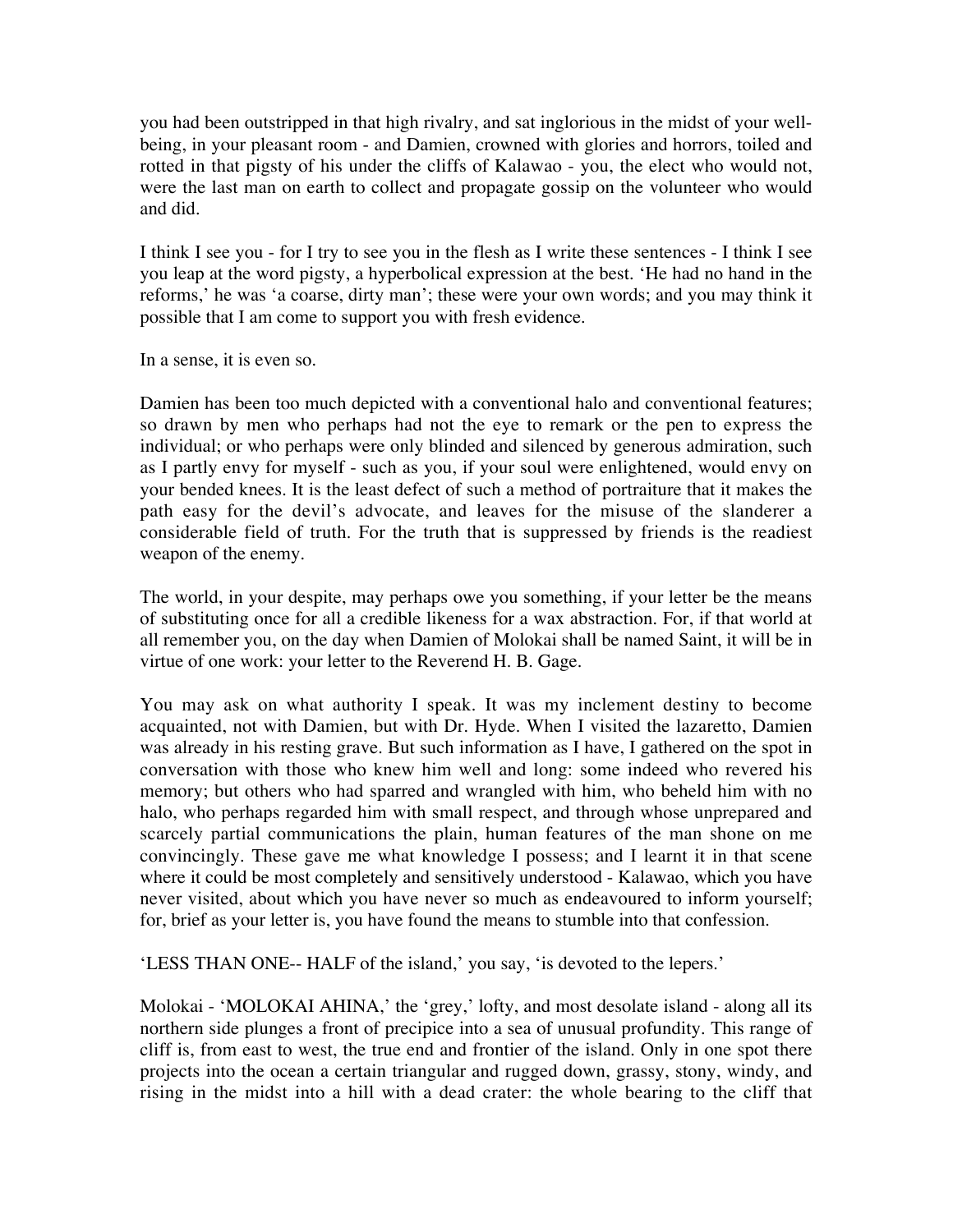overhangs it somewhat the same relation as a bracket to a wall. With this hint you will now be able to pick out the leper station on a map; you will be able to judge how much of Molokai is thus cut off between the surf and precipice, whether less than a half, or less than a quarter, or a fifth, or a tenth - or, say, a twentieth; and the next time you burst into print you will be in a position to share with us the issue of your calculations.

I imagine you to be one of those persons who talk with cheerfulness of that place which oxen and wain-ropes could not drag you to behold. You, who do not even know its situation on the map, probably denounce sensational descriptions, stretching your limbs the while in your pleasant parlour on Beretania Street. When I was pulled ashore there one early morning, there sat with me in the boat two sisters, bidding farewell (in humble imitation of Damien) to the lights and joys of human life. One of these wept silently; I could not withhold myself from joining her.

Had you been there, it is my belief that nature would have triumphed even in you; and as the boat drew but a little nearer, and you beheld the stairs crowded with abominable deformations of our common manhood, and saw yourself landing in the midst of such a population as only now and then surrounds us in the horror of a nightmare - what a haggard eye you would have rolled over your reluctant shoulder towards the house on Beretania Street! Had you gone on; had you found every fourth face a blot upon the landscape; had you visited the hospital and seen the butt-ends of human beings lying there almost unrecognizable, but still breathing, still thinking, still remembering; you would have understood that life in the lazaretto is an ordeal from which the nerves of a man's spirit shrink, even as his eye quails under the brightness of the sun; you would have felt it was (even to-day) a pitiful place to visit and a hell to dwell in.

It is not the fear of possible infection. That seems a little thing when compared with the pain, the pity, and the disgust of the visitor's surroundings, and the atmosphere of affliction, disease, and physical disgrace in which he breathes. I do not think I am a man more than usually timid; but I never recall the days and nights I spent upon that island promontory (eight days and seven nights), without heartfelt thankfulness that I am somewhere else.

I find in my diary that I speak of my stay as a 'grinding experience': I have once jotted in the margin, 'HARROWING is the word'; and when the MOKOLII bore me at last towards the outer world, I kept repeating to myself, with a new conception of their pregnancy, those simple words of the song -''Tis the most distressful country that ever yet was seen.'

And observe: that which I saw and suffered from was a settlement purged, bettered, beautified; the new village built, the hospital and the Bishop-Home excellently arranged; the sisters, the doctor, and the missionaries, all indefatigable in their noble tasks. It was a different place when Damien came there and made his great renunciation, and slept that first night under a tree amidst his rotting brethren: alone with pestilence; and looking forward (with what courage, with what pitiful sinkings of dread, God only knows) to a lifetime of dressing sores and stumps.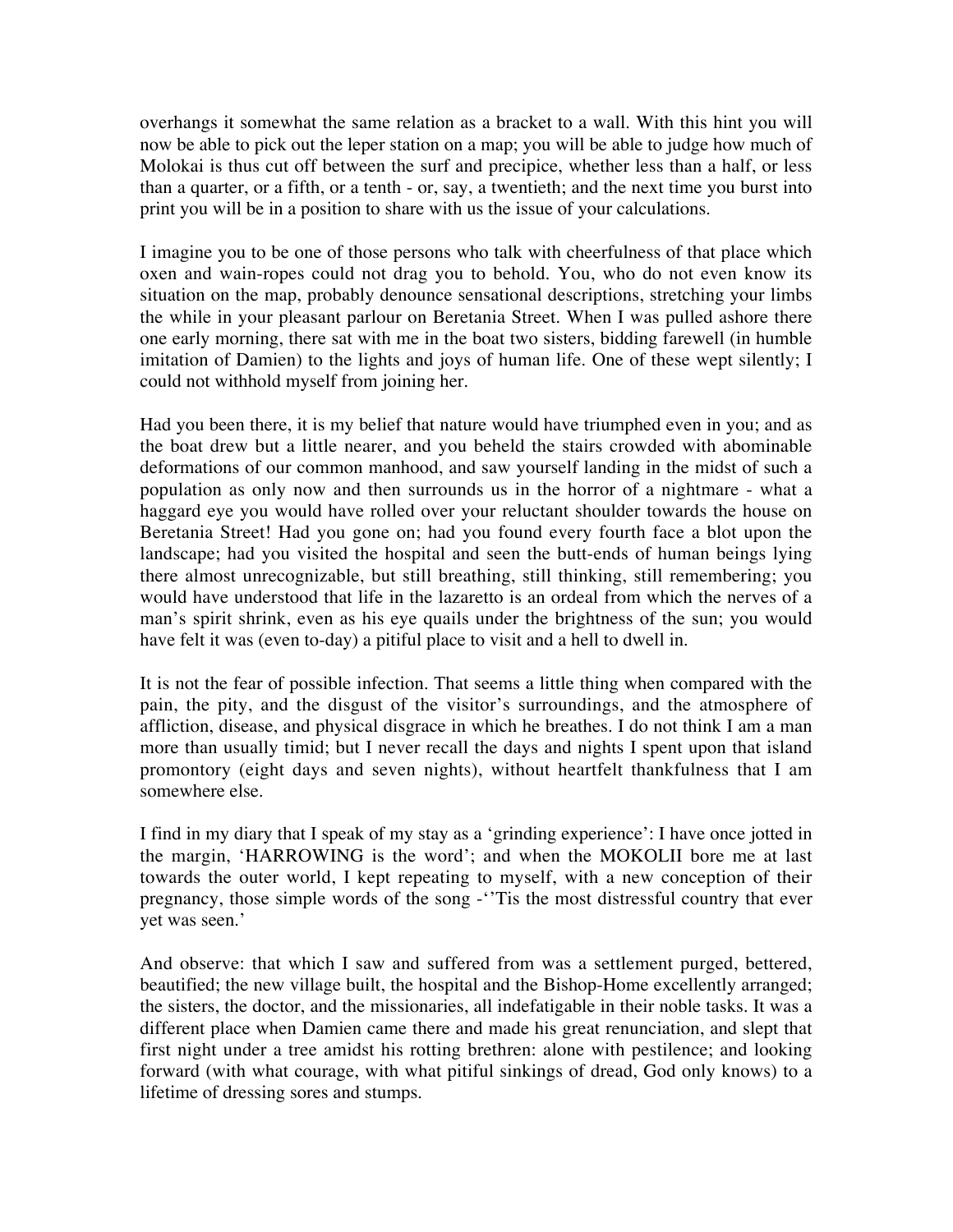You will say, perhaps, I am too sensitive, that sights as painful abound in cancer hospitals and are confronted daily by doctors and nurses. I have long learned to admire and envy the doctors and the nurses. But there is no cancer hospital so large and populous as Kalawao and Kalaupapa; and in such a matter every fresh case, like every inch of length in the pipe of an organ, deepens the note of the impression; for what daunts the onlooker is that monstrous sum of human suffering by which he stands surrounded. Lastly, no doctor or nurse is called upon to enter once for all the doors of that gehenna; they do not say farewell, they need not abandon hope, on its sad threshold; they but go for a time to their high calling, and can look forward as they go to relief, to recreation, and to rest. But Damien shut-to with his own hand the doors of his own sepulcher.

I shall now extract three passages from my diary at Kalawao.

A. 'Damien is dead and already somewhat ungratefully remembered in the field of his labours and sufferings. "He was a good man, but very officious," says one. Another tells me he had fallen (as other priests so easily do) into something of the ways and habits of thought of a Kanaka; but he had the wit to recognize the fact, and the good sense to laugh at' [over] 'it. A plain man it seems he was; I cannot find he was a popular.'

B. 'After Ragsdale's death' [Ragsdale was a famous Luna, or overseer, of the unruly settlement] 'there followed a brief term of office by Father Damien which served only to publish the weakness of that noble man. He was rough in his ways, and he had no control. Authority was relaxed; Damien's life was threatened, and he was soon eager to resign.'

C. 'Of Damien I begin to have an idea. He seems to have been a man of the peasant class, certainly of the peasant type: shrewd, ignorant and bigoted, yet with an open mind, and capable of receiving and digesting a reproof if it were bluntly administered; superbly generous in the least thing as well as in the greatest, and as ready to give his last shirt (although not without human grumbling) as he had been to sacrifice his life; essentially indiscreet and officious, which made him a troublesome colleague; domineering in all his ways, which made him incurably unpopular with the Kanakas, but yet destitute of real authority, so that his boys laughed at him and he must carry out his wishes by the means of bribes.

He learned to have a mania for doctoring; and set up the Kanakas against the remedies of his regular rivals: perhaps (if anything matter at all in the treatment of such a disease) the worst thing that he did, and certainly the easiest. The best and worst of the man appear very plainly in his dealings with Mr. Chapman's money; he had originally laid it out' [intended to lay it out] 'entirely for the benefit of Catholics, and even so not wisely; but after a long, plain talk, he admitted his error fully and revised the list. The sad state of the boys' home is in part the result of his lack of control; in part, of his own slovenly ways and false ideas of hygiene. Brother officials used to call it "Damien's Chinatown." "Well," they would say, "your China-town keeps growing." And he would laugh with perfect good nature, and adhere to his errors with perfect obstinacy. So much I have gathered of truth about this plain, noble human brother and father of ours; his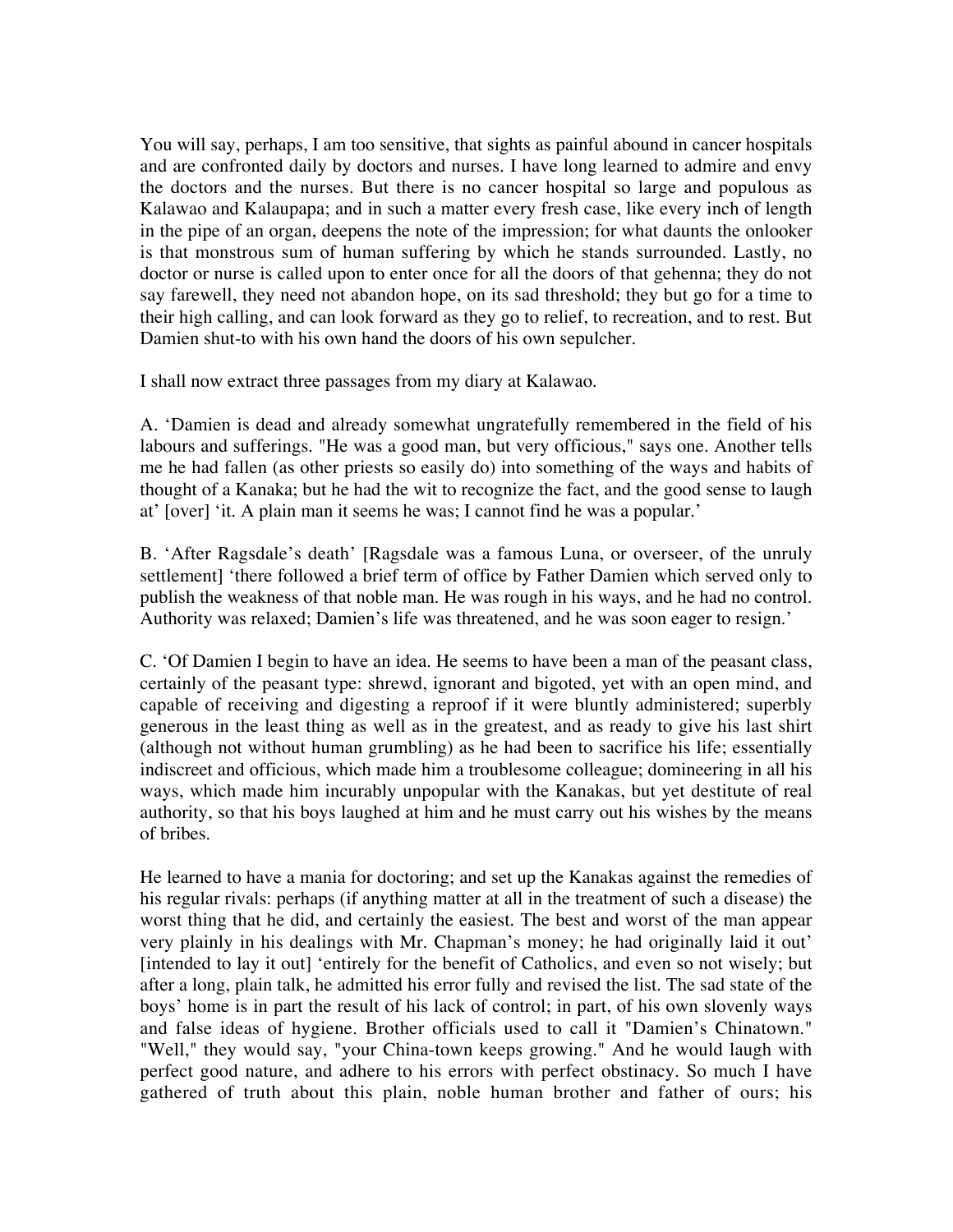imperfections are the traits of his face, by which we know him for our fellow; his martyrdom and his example nothing can lessen or annul; and only a person here on the spot can properly appreciate their greatness.'

I have set down these private passages, as you perceive, without correction; thanks to you, the public has them in their bluntness. They are almost a list of the man's faults, for it is rather these that I was seeking: with his virtues, with the heroic profile of his life, I and the world were already sufficiently acquainted. I was besides a little suspicious of Catholic testimony; in no ill sense, but merely because Damien's admirers and disciples were the least likely to be critical. I know you will be more suspicious still; and the facts set down above were one and all collected from the lips of Protestants who had opposed the father in his life.

Yet I am strangely deceived, for they build up the image of a man, with all his weaknesses, essentially heroic, and alive with rugged honesty, generosity, and mirth. Take it for what it is, rough private jottings of the worst sides of Damien's character, collected from the lips of those who had laboured with and (in your own phrase) 'knew the man'; - though I question whether Damien would have said that he knew you. Take it, and observe with wonder how well you were served by your gossips, how ill by your intelligence and sympathy; in how many points of fact we are at one, and how widely our appreciations vary. There is something wrong here; either with you or me. It is possible, for instance, that you, who seem to have so many ears in Kalawao, had heard of the affair of Mr. Chapman's money, and were singly struck by Damien's intended wrong-doing. I was struck with that also, and set it fairly down; but I was struck much more by the fact that he had the honesty of mind to be convinced.

I may here tell you that it was a long business; that one of his colleagues sat with him late into the night, multiplying arguments and accusations; that the father listened as usual with 'perfect good-nature and perfect obstinacy'; but at the last, when he was persuaded - 'Yes,' said he, 'I am very much obliged to you; you have done me a service; it would have been a theft.' There are many (not Catholics merely) who require their heroes and saints to be infallible; to these the story will be painful; not to the true lovers, patrons, and servants of mankind.

And I take it, this is a type of our division; that you are one of those who have an eye for faults and failures; that you take a pleasure to find and publish them; and that, having found them, you make haste to forget the overvailing virtues and the real success which had alone introduced them to your knowledge. It is a dangerous frame of mind. That you may understand how dangerous, and into what a situation it has already brought you, we will (if you please) go hand- in-hand through the different phrases of your letter, and candidly examine each from the point of view of its truth, its appositeness, and its charity.

## Damien was COARSE.

It is very possible. You make us sorry for the lepers, who had only a coarse old peasant for their friend and father. But you, who were so refined, why were you not there, to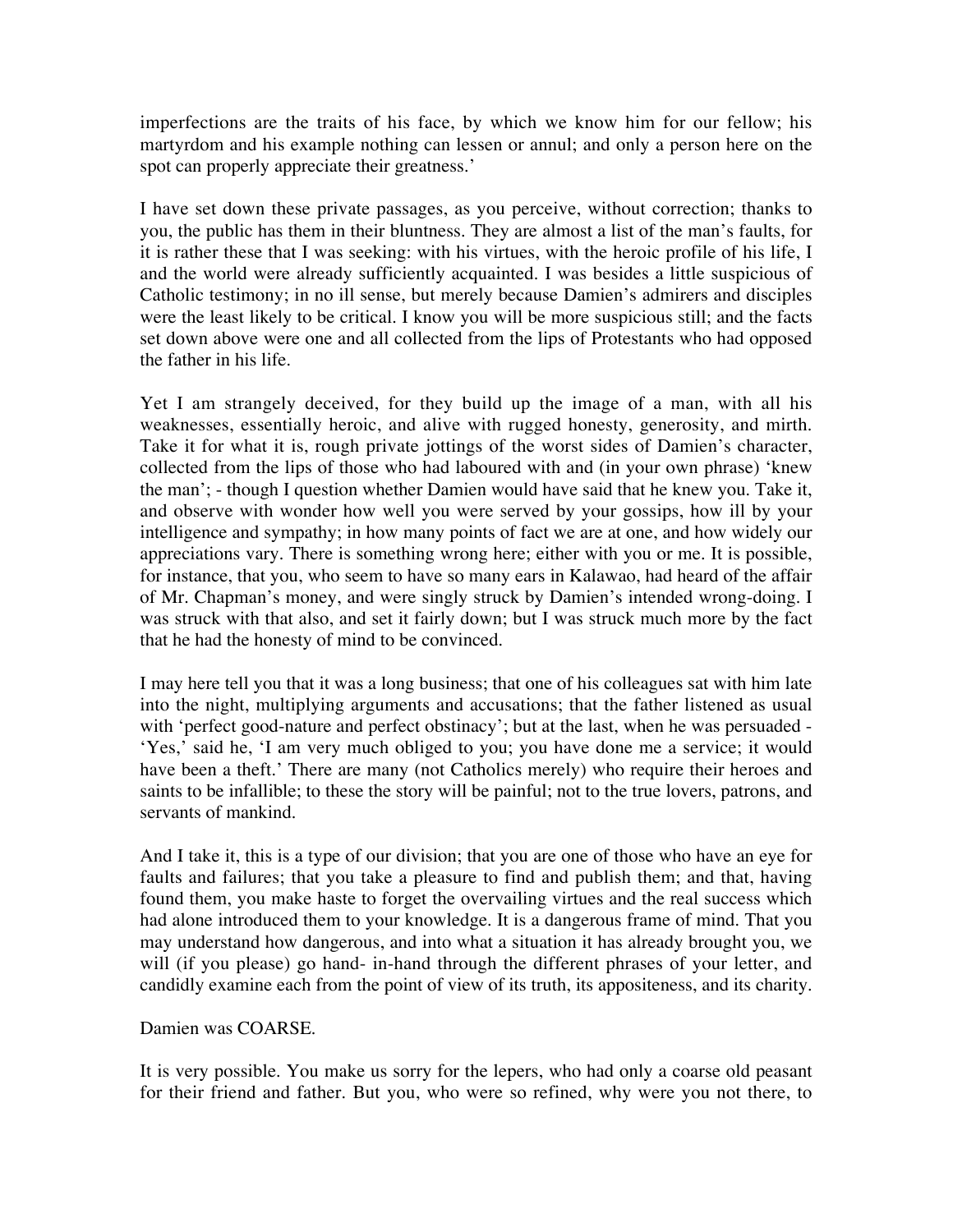cheer them with the lights of culture? Or may I remind you that we have some reason to doubt if John the Baptist were genteel; and in the case of Peter, on whose career you doubtless dwell approvingly in the pulpit, no doubt at all he was a 'coarse, headstrong' fisherman! Yet even in our Protestant Bibles Peter is called Saint.

Damien was DIRTY.

He was. Think of the poor lepers annoyed with this dirty comrade! But the clean Dr. Hyde was at his food in a fine house.

Damien was HEADSTRONG.

I believe you are right again; and I thank God for his strong head and heart.

Damien was BIGOTED.

I am not fond of bigots myself, because they are not fond of me. But what is meant by bigotry, that we should regard it as a blemish in a priest? Damien believed his own religion with the simplicity of a peasant or a child; as I would I could suppose that you do. For this, I wonder at him some way off; and had that been his only character, should have avoided him in life. But the point of interest in Damien, which has caused him to be so much talked about and made him at last the subject of your pen and mine, was that, in him, his bigotry, his intense and narrow faith, wrought potently for good, and strengthened him to be one of the world's heroes and exemplars.

Damien WAS NOT SENT TO MOLOKAI, BUT WENT THERE WITHOUT ORDERS.

Is this a misreading? Or do you really mean the words for blame? I have heard Christ, in the pulpits of our Church, held up for imitation on the ground that His sacrifice was voluntary. Does Dr. Hyde think otherwise?

Damien DID NOT STAY AT THE SETTLEMENT, ETC.

It is true he was allowed many indulgences. Am I to understand that you blame the father for profiting by these, or the officers for granting them? In either case, it is a mighty Spartan standard to issue from the house on Beretania Street; and I am convinced you will find yourself with few supporters.

Damien HAD NO HAND IN THE REFORMS, ETC.

I think even you will admit that I have already been frank in my description of the man I am defending; but before I take you up upon this head, I will be franker still, and tell you that perhaps nowhere in the world can a man taste a more pleasurable sense of contrast than when he passes from Damien's 'Chinatown' at Kalawao to the beautiful Bishop-Home at Kalaupapa. At this point, in my desire to make all fair for you, I will break my rule and adduce Catholic testimony.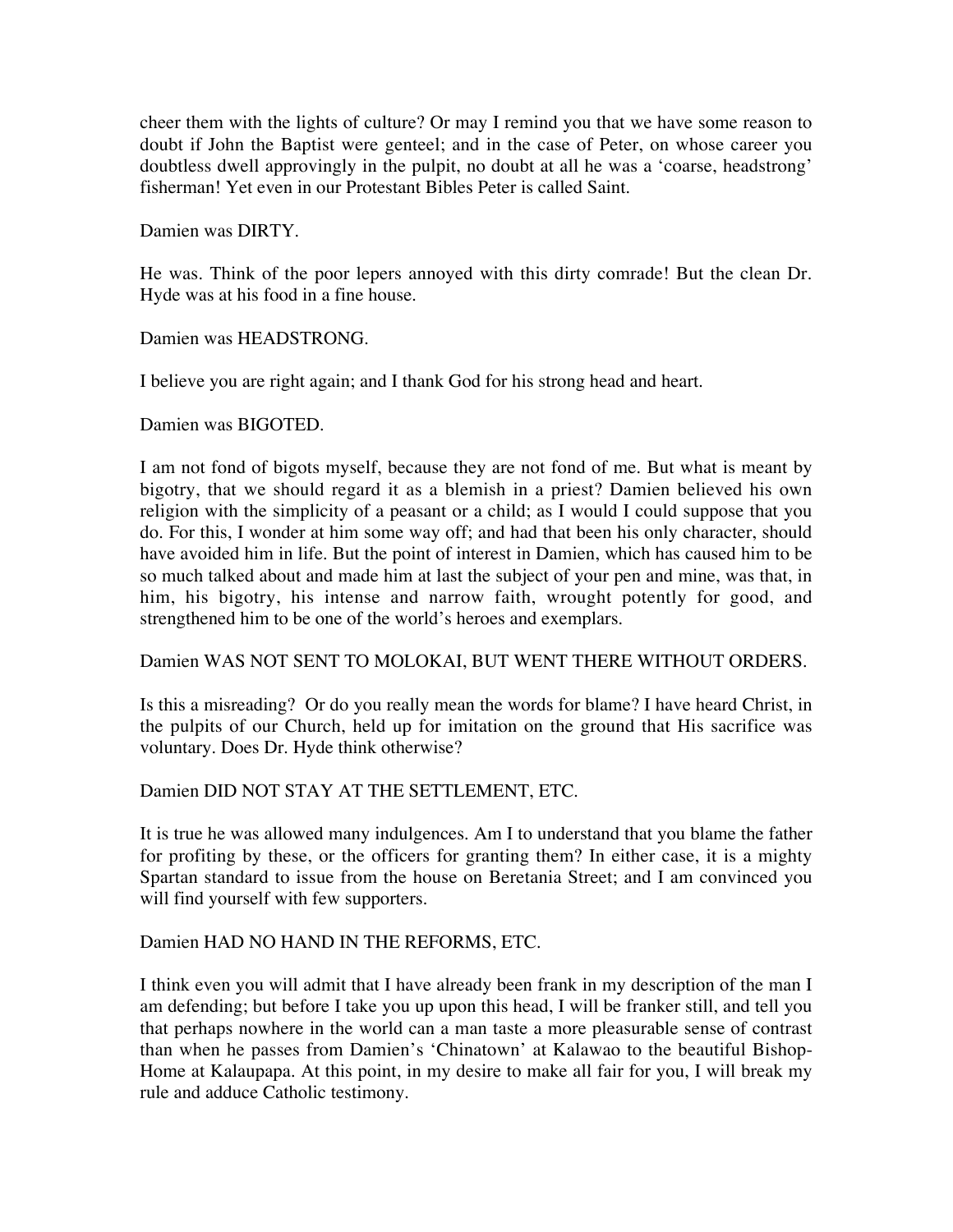Here is a passage from my diary about my visit to the Chinatown, from which you will see how it is (even now) regarded by its own officials: 'We went round all the dormitories, refectories, etc. - dark and dingy enough, with a superficial cleanliness, which he' [Mr. Dutton, the lay- brother] 'did not seek to defend. "It is almost decent," said he; "the sisters will make that all right when we get them here."' And yet I gathered it was already better since Damien was dead, and far better than when he was there alone and had his own (not always excellent) way. I have now come far enough to meet you on a common ground of fact; and I tell you that, to a mind not prejudiced by jealousy, all the reforms of the lazaretto, and even those which he most vigorously opposed, are properly the work of Damien.

They are the evidence of his success; they are what his heroism provoked from the reluctant and the careless. Many were before him in the field; Mr. Meyer, for instance, of whose faithful work we hear too little: there have been many since; and some had more worldly wisdom, though none had more devotion, than our saint. Before his day, even you will confess, they had affected little. It was his part, by one striking act of martyrdom, to direct all men's eyes on that distressful country. At a blow, and with the price of his life, he made the place illustrious and public. And that, if you will consider largely, was the one reform needful; pregnant of all that should succeed. It brought money; it brought (best individual addition of them all) the sisters; it brought supervision, for public opinion and public interest landed with the man at Kalawao. If ever any man brought reforms, and died to bring them, it was he. There is not a clean cup or towel in the Bishop-Home, but dirty Damien washed it.

## Damien WAS NOT A PURE MAN IN HIS RELATIONS WITH WOMEN, ETC.

How do you know that? Is this the nature of the conversation in that house on Beretania Street which the cabman envied, driving past? - racy details of the misconduct of the poor peasant priest, toiling under the cliffs of Molokai?

Many have visited the station before me; they seem not to have heard the rumour. When I was there I heard many shocking tales, for my informants were men speaking with the plainness of the laity; and I heard plenty of complaints of Damien. Why was this never mentioned? And how came it to you in the retirement of your clerical parlour?

But I must not even seem to deceive you. This scandal, when I read it in your letter, was not new to me. I had heard it once before; and I must tell you how. There came to Samoa a man from Honolulu; he, in a public-house on the beach, volunteered the statement that Damien had 'contracted the disease from having connection with the female lepers'; and I find a joy in telling you how the report was welcomed in a public-house. A man sprang to his feet; I am not at liberty to give his name, but from what I heard I doubt if you would care to have him to dinner in Beretania Street. 'You miserable little - '(here is a word I dare not print, it would so shock your ears) - 'You miserable little -,' he cried, 'if the story were a thousand times true, can't you see you are a million times a lower - for daring to repeat it?'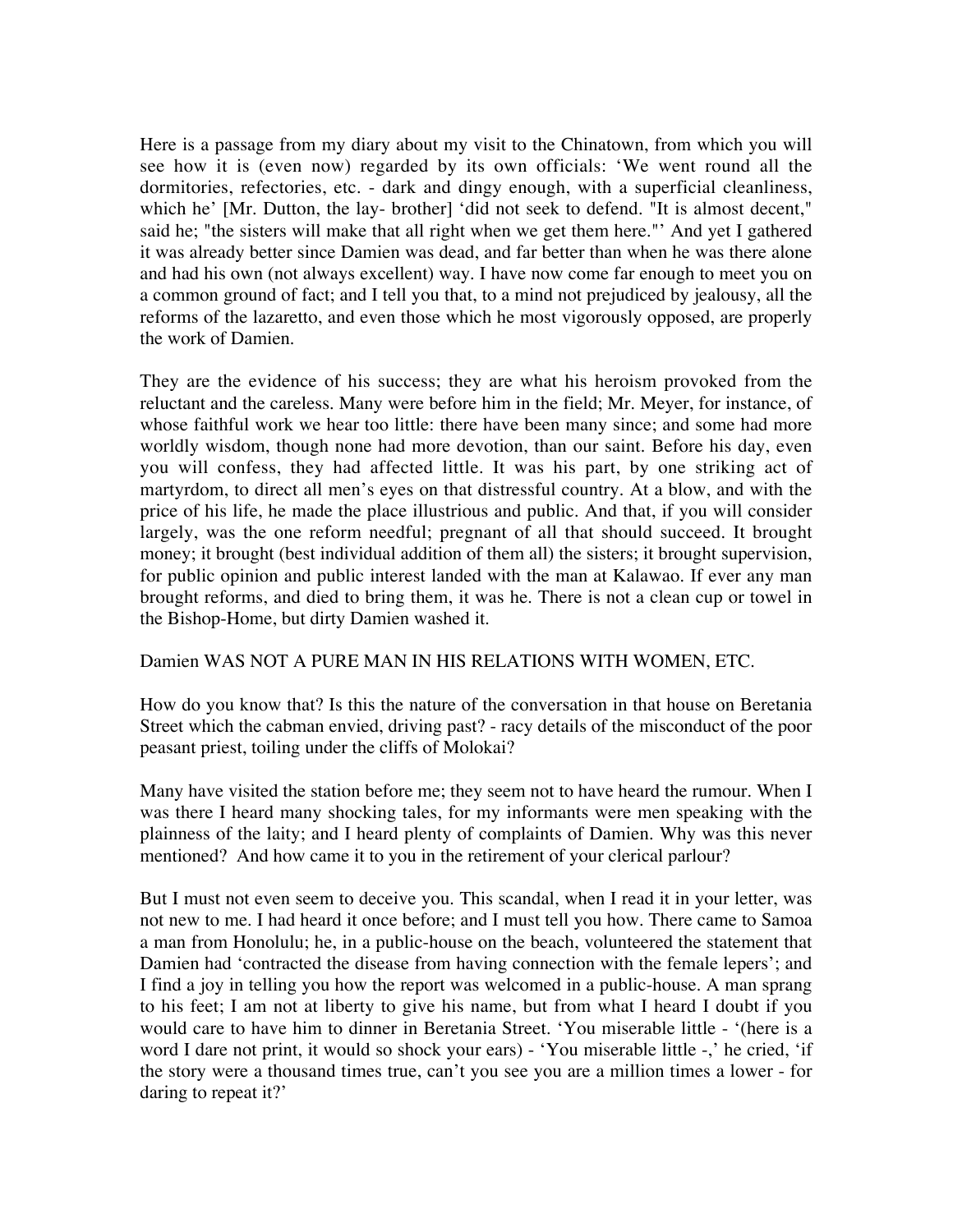I wish it could be told of you that when the report reached you in your house, perhaps after family worship, you had found in your soul enough holy anger to receive it with the same expressions; ay, even with that one which I dare not print; it would not need to have been blotted away, like Uncle Toby's oath, by the tears of the recording angel; it would have been counted to you for your brightest righteousness. But you have deliberately chosen the part of the man from Honolulu, and you have played it with improvements of your own. The man from Honolulu - miserable, leering creature - communicated the tale to a rude knot of beach-combing drinkers in a public-house, where (I will so far agree with your temperance opinions) man is not always at his noblest; and the man from Honolulu had himself been drinking - drinking, we may charitably fancy, to excess.

It was to your 'Dear Brother, the Reverend H. B. Gage,' that you chose to communicate the sickening story; and the blue ribbon which adorns your portly bosom forbids me to allow you the extenuating plea that you were drunk when it was done. Your 'dear brother' - a brother indeed - made haste to deliver up your letter (as a means of grace, perhaps) to the religious papers; where, after many months, I found and read and wondered at it; and whence I have now reproduced it for the wonder of others. And you and your dear brother have, by this cycle of operations, built up a contrast very edifying to examine in detail. The man whom you would not care to have to dinner, on the one side; on the other, the Reverend Dr. Hyde and the Reverend H. B. Gage: the Apia barroom, the Honolulu manse.

But I fear you scarce appreciate how you appear to your fellowmen; and to bring it home to you, I will suppose your story to be true. I will suppose - and God forgive me for supposing it - that Damien faltered and stumbled in his narrow path of duty; I will suppose that, in the horror of his isolation, perhaps in the fever of incipient disease, he, who was doing so much more than he had sworn, failed in the letter of his priestly oath he, who was so much a better man than either you or me, who did what we have never dreamed of daring - he too tasted of our common frailty. 'O, Iago, the pity of it!' The least tender should be moved to tears; the most incredulous to prayer. And all that you could do was to pen your letter to the Reverend H. B. Gage!

Is it growing at all clear to you what a picture you have drawn of your own heart? I will try yet once again to make it clearer. You had a father: suppose this tale were about him, and some informant brought it to you, proof in hand: I am not making too high an estimate of your emotional nature when I suppose you would regret the circumstance? That you would feel the tale of frailty the more keenly since it shamed the author of your days? And that the last thing you would do would be to publish it in the religious press? Well, the man who tried to do what Damien did, is my father, and the father of the man in the Apia bar, and the father of all who love goodness; and he was your father too, if God had given you grace to see it.

## Robert Louis Stevenson

## (1) From the Sydney PRESBYTERIAN, October 26, 1889.